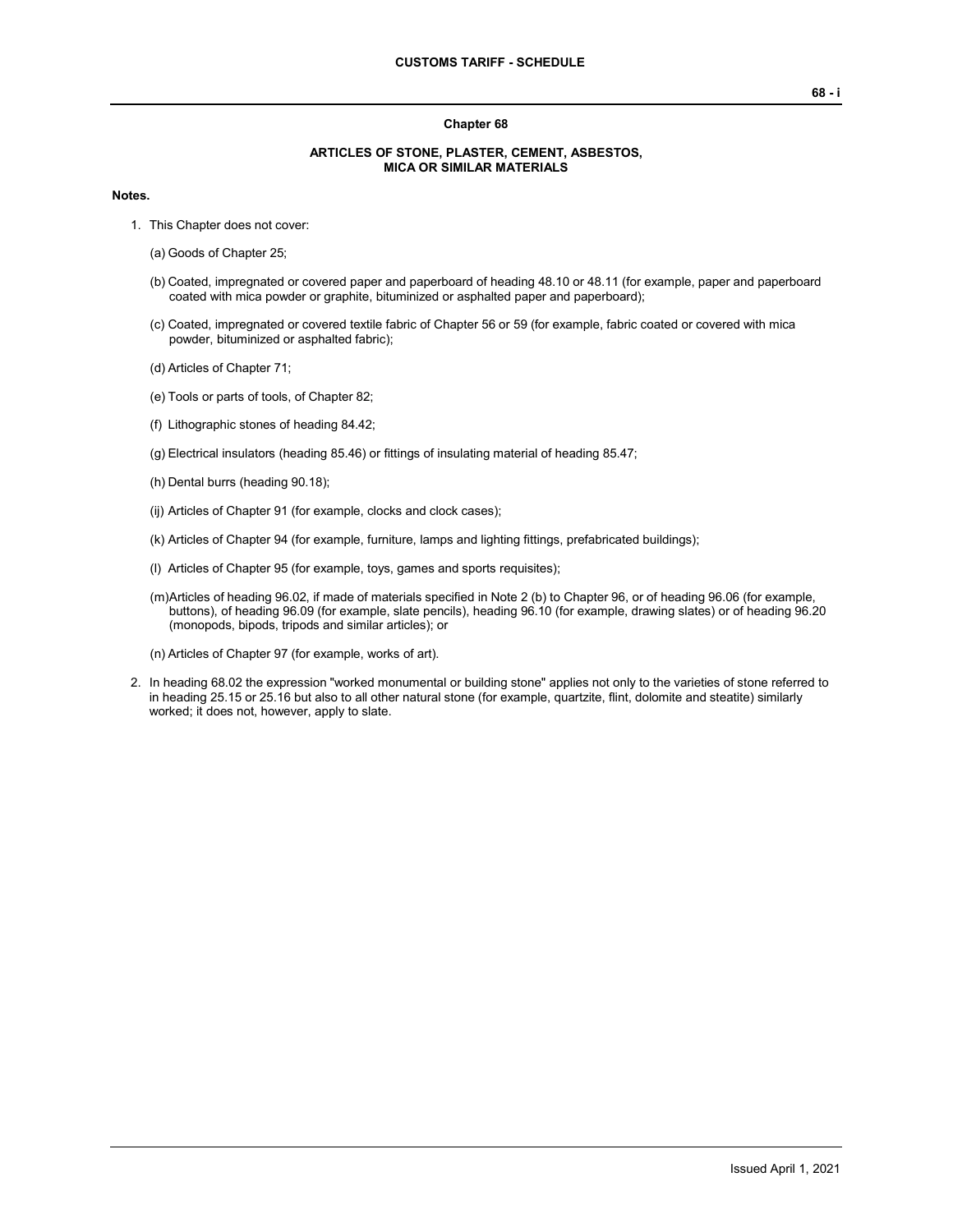## **CUSTOMS TARIFF - SCHEDULE**

| <b>Tariff</b><br>Item     | SS | <b>Description of Goods</b>                                                                                                                                                                                                                                                                                   | Unit of<br>Meas.         | <b>MFN</b><br><b>Tariff</b> | <b>Applicable</b><br><b>Preferential Tariffs</b>                                                                                     |
|---------------------------|----|---------------------------------------------------------------------------------------------------------------------------------------------------------------------------------------------------------------------------------------------------------------------------------------------------------------|--------------------------|-----------------------------|--------------------------------------------------------------------------------------------------------------------------------------|
|                           |    | 6801.00.00 00 Setts, curbstones and flagstones, of natural stone (except slate).                                                                                                                                                                                                                              |                          | 3.5%                        | CCCT, LDCT, GPT,<br>UST, MXT, CIAT, CT,<br>CRT, IT, NT, SLT, PT,<br>COLT, JT, PAT, HNT,<br>KRT, CEUT, UAT,<br>CPTPT, UKT: Free       |
| 68.02                     |    | Worked monumental or building stone (except slate) and articles<br>thereof, other than goods of heading 68.01; mosaic cubes and the like,<br>of natural stone (including slate), whether or not on a backing;<br>artificially coloured granules, chippings and powder, of natural stone<br>(including slate). |                          |                             |                                                                                                                                      |
| 6802.10                   |    | -Tiles, cubes and similar articles, whether or not rectangular (including<br>square), the largest surface area of which is capable of being enclosed<br>in a square the side of which is less than 7 cm; artificially coloured<br>granules, chippings and powder                                              |                          |                             |                                                                                                                                      |
|                           |    | 6802.10.10 00 - - - Artificially coloured roofing granules                                                                                                                                                                                                                                                    | KGM                      | Free                        | CCCT, LDCT, GPT,<br>UST, MXT, CIAT, CT,<br>CRT, IT, NT, SLT, PT,<br>COLT, JT, PAT, HNT,<br>KRT, CEUT, UAT,<br>CPTPT, UKT: Free       |
| 6802.10.90 00 - - - Other |    |                                                                                                                                                                                                                                                                                                               |                          | 8%                          | CCCT, LDCT, UST,<br>MXT, CIAT, CT, CRT,<br>IT, NT, SLT, PT, COLT,<br>JT, PAT, HNT, KRT,<br>CEUT, UAT, CPTPT,<br>UKT: Free<br>GPT: 5% |
|                           |    | -Other monumental or building stone and articles thereof, simply cut or<br>sawn, with a flat or even surface:                                                                                                                                                                                                 |                          |                             |                                                                                                                                      |
|                           |    | 6802.21.00 00 - - Marble, travertine and alabaster                                                                                                                                                                                                                                                            |                          | 3.5%                        | CCCT, LDCT, GPT,<br>UST, MXT, CIAT, CT,<br>CRT, IT, NT, SLT, PT,<br>COLT, JT, PAT, HNT,<br>KRT, CEUT, UAT,<br>CPTPT, UKT: Free       |
| 6802.23.00                |    | - -Granite                                                                                                                                                                                                                                                                                                    |                          | 3.5%                        | CCCT, LDCT, GPT,<br>UST, MXT, CIAT, CT,<br>CRT, IT, NT, SLT, PT,<br>COLT, JT, PAT, HNT,<br>KRT, CEUT, UAT,<br>CPTPT, UKT: Free       |
|                           |    |                                                                                                                                                                                                                                                                                                               | <b>TNE</b><br><b>TNE</b> |                             |                                                                                                                                      |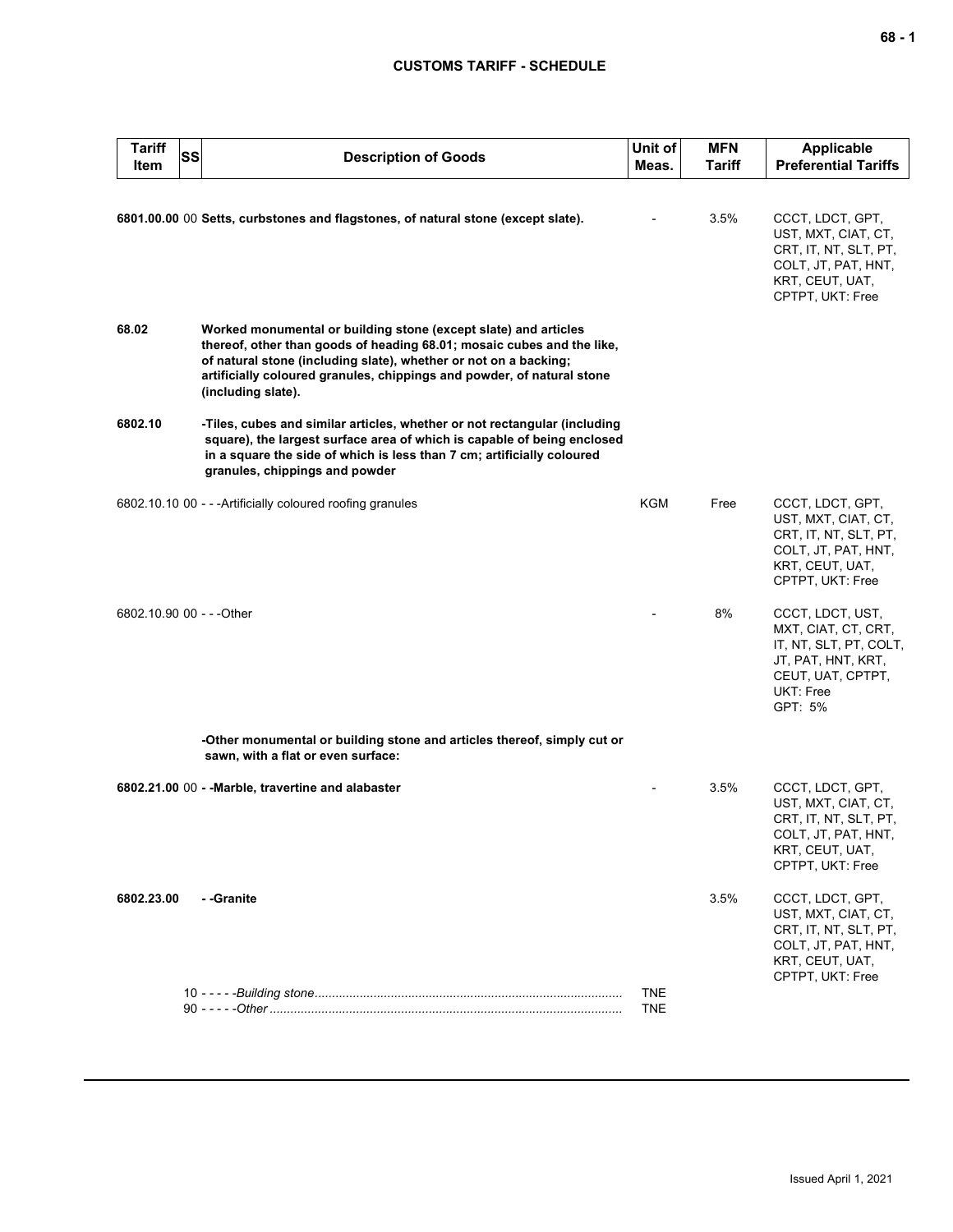| Tariff     | SS | <b>Description of Goods</b>                                                               | Unit of<br>Meas.         | <b>MFN</b><br><b>Tariff</b> | <b>Applicable</b><br><b>Preferential Tariffs</b>                                                                                       |
|------------|----|-------------------------------------------------------------------------------------------|--------------------------|-----------------------------|----------------------------------------------------------------------------------------------------------------------------------------|
| Item       |    | 6802.29.00 00 - - Other stone                                                             |                          | 5%                          | CCCT, LDCT, GPT,                                                                                                                       |
|            |    |                                                                                           |                          |                             | UST, MXT, CIAT, CT,<br>CRT, IT, NT, SLT, PT,<br>COLT, JT, PAT, HNT,<br>KRT, CEUT, UAT,<br>CPTPT, UKT: Free                             |
|            |    | -Other:                                                                                   |                          |                             |                                                                                                                                        |
|            |    | 6802.91.00 00 - - Marble, travertine and alabaster                                        |                          | 6%                          | CCCT, LDCT, GPT,<br>UST, MXT, CIAT, CT,<br>CRT, IT, NT, SLT, PT,<br>COLT, JT, PAT, HNT,<br>KRT, CEUT, UAT,<br>CPTPT, UKT: Free         |
|            |    | 6802.92.00 00 - - Other calcareous stone                                                  |                          | 6.5%                        | CCCT, LDCT, UST,<br>MXT, CIAT, CT, CRT,<br>IT, NT, SLT, PT, COLT,<br>JT, PAT, HNT, KRT,<br>CEUT, UAT, CPTPT,<br>UKT: Free<br>GPT: 3%   |
| 6802.93.00 |    | --Granite                                                                                 |                          | 6.5%                        | CCCT, LDCT, UST,<br>MXT, CIAT, CT, CRT,<br>IT, NT, SLT, PT, COLT,<br>JT, PAT, HNT, KRT,<br>CEUT, UAT, CPTPT,<br>UKT: Free<br>GPT: 6.5% |
|            |    |                                                                                           | <b>TNE</b><br><b>TNE</b> |                             |                                                                                                                                        |
|            |    | 6802.99.00 00 - - Other stone                                                             | <b>TNE</b>               | 6.5%                        | CCCT, LDCT, UST,<br>MXT, CIAT, CT, CRT,<br>IT, NT, SLT, PT, COLT,<br>JT, PAT, HNT, KRT,<br>CEUT, UAT, CPTPT,<br>UKT: Free<br>GPT: 6.5% |
| 6803.00    |    | Worked slate and articles of slate or of agglomerated slate.                              |                          |                             |                                                                                                                                        |
|            |    | 6803.00.10 00 - - - Roofing slate;<br>Slate for use in the manufacture of billiard tables | <b>MTK</b>               | Free                        | CCCT, LDCT, GPT,<br>UST, MXT, CIAT, CT,<br>CRT, IT, NT, SLT, PT,<br>COLT, JT, PAT, HNT,<br>KRT, CEUT, UAT,<br>CPTPT, UKT: Free         |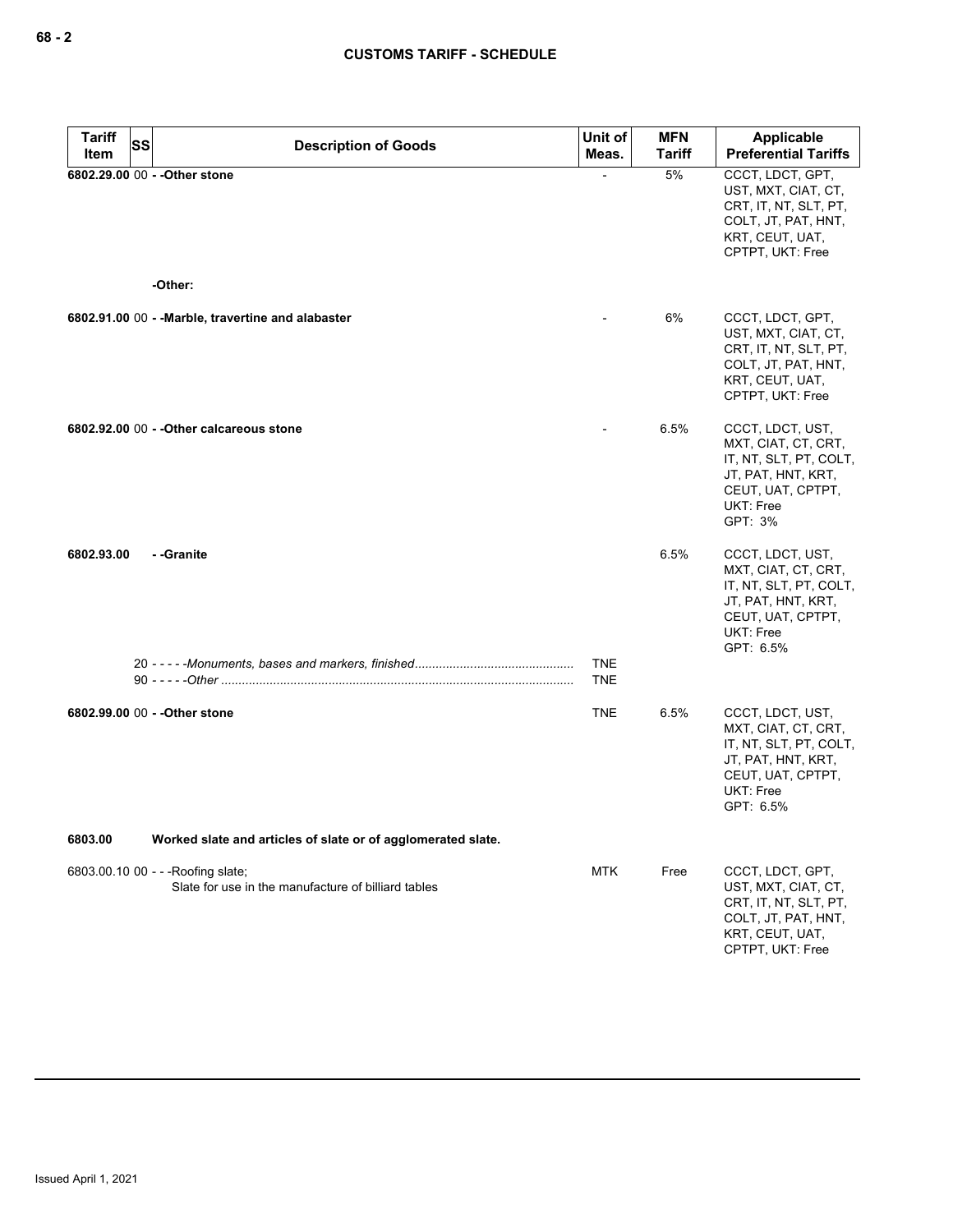| <b>Tariff</b><br><b>SS</b><br>Item | <b>Description of Goods</b>                                                                                                                                                                                                                                                                                                          | Unit of<br>Meas. | <b>MFN</b><br><b>Tariff</b> | Applicable<br><b>Preferential Tariffs</b>                                                                                              |
|------------------------------------|--------------------------------------------------------------------------------------------------------------------------------------------------------------------------------------------------------------------------------------------------------------------------------------------------------------------------------------|------------------|-----------------------------|----------------------------------------------------------------------------------------------------------------------------------------|
| 6803.00.90 00 - - - Other          |                                                                                                                                                                                                                                                                                                                                      |                  | 6.5%                        | CCCT, LDCT, UST,<br>MXT, CIAT, CT, CRT,<br>IT, NT, SLT, PT, COLT,<br>JT, PAT, HNT, KRT,<br>CEUT, UAT, CPTPT,<br>UKT: Free<br>GPT: 6.5% |
| 68.04                              | Millstones, grindstones, grinding wheels and the like, without<br>frameworks, for grinding, sharpening, polishing, trueing or cutting,<br>hand sharpening or polishing stones, and parts thereof, of natural<br>stone, of agglomerated natural or artificial abrasives, or of ceramics,<br>with or without parts of other materials. |                  |                             |                                                                                                                                        |
|                                    | 6804.10.00 00 - Millstones and grindstones for milling, grinding or pulping                                                                                                                                                                                                                                                          |                  | Free                        | CCCT, LDCT, GPT,<br>UST, MXT, CIAT, CT,<br>CRT, IT, NT, SLT, PT,<br>COLT, JT, PAT, HNT,<br>KRT, CEUT, UAT,<br>CPTPT, UKT: Free         |
|                                    | -Other millstones, grindstones, grinding wheels and the like:                                                                                                                                                                                                                                                                        |                  |                             |                                                                                                                                        |
|                                    | 6804.21.00 00 - - Of agglomerated synthetic or natural diamond                                                                                                                                                                                                                                                                       | <b>NMB</b>       | Free                        | CCCT, LDCT, GPT,<br>UST, MXT, CIAT, CT,<br>CRT, IT, NT, SLT, PT,<br>COLT, JT, PAT, HNT,<br>KRT, CEUT, UAT,<br>CPTPT, UKT: Free         |
|                                    | 6804.22.00 00 - - Of other agglomerated abrasives or of ceramics                                                                                                                                                                                                                                                                     |                  | Free                        | CCCT, LDCT, GPT,<br>UST, MXT, CIAT, CT,<br>CRT, IT, NT, SLT, PT,<br>COLT, JT, PAT, HNT,<br>KRT, CEUT, UAT,<br>CPTPT, UKT: Free         |
|                                    | 6804.23.00 00 - - Of natural stone                                                                                                                                                                                                                                                                                                   |                  | Free                        | CCCT, LDCT, GPT,<br>UST, MXT, CIAT, CT,<br>CRT, IT, NT, SLT, PT,<br>COLT, JT, PAT, HNT,<br>KRT, CEUT, UAT,<br>CPTPT, UKT: Free         |
|                                    | 6804.30.00 00 - Hand sharpening or polishing stones                                                                                                                                                                                                                                                                                  |                  | Free                        | CCCT, LDCT, GPT,<br>UST, MXT, CIAT, CT,<br>CRT, IT, NT, SLT, PT,<br>COLT, JT, PAT, HNT,<br>KRT, CEUT, UAT,<br>CPTPT, UKT: Free         |
| 68.05                              | Natural or artificial abrasive powder or grain, on a base of textile<br>material, of paper, of paperboard or of other materials, whether or not<br>cut to shape or sewn or otherwise made up.                                                                                                                                        |                  |                             |                                                                                                                                        |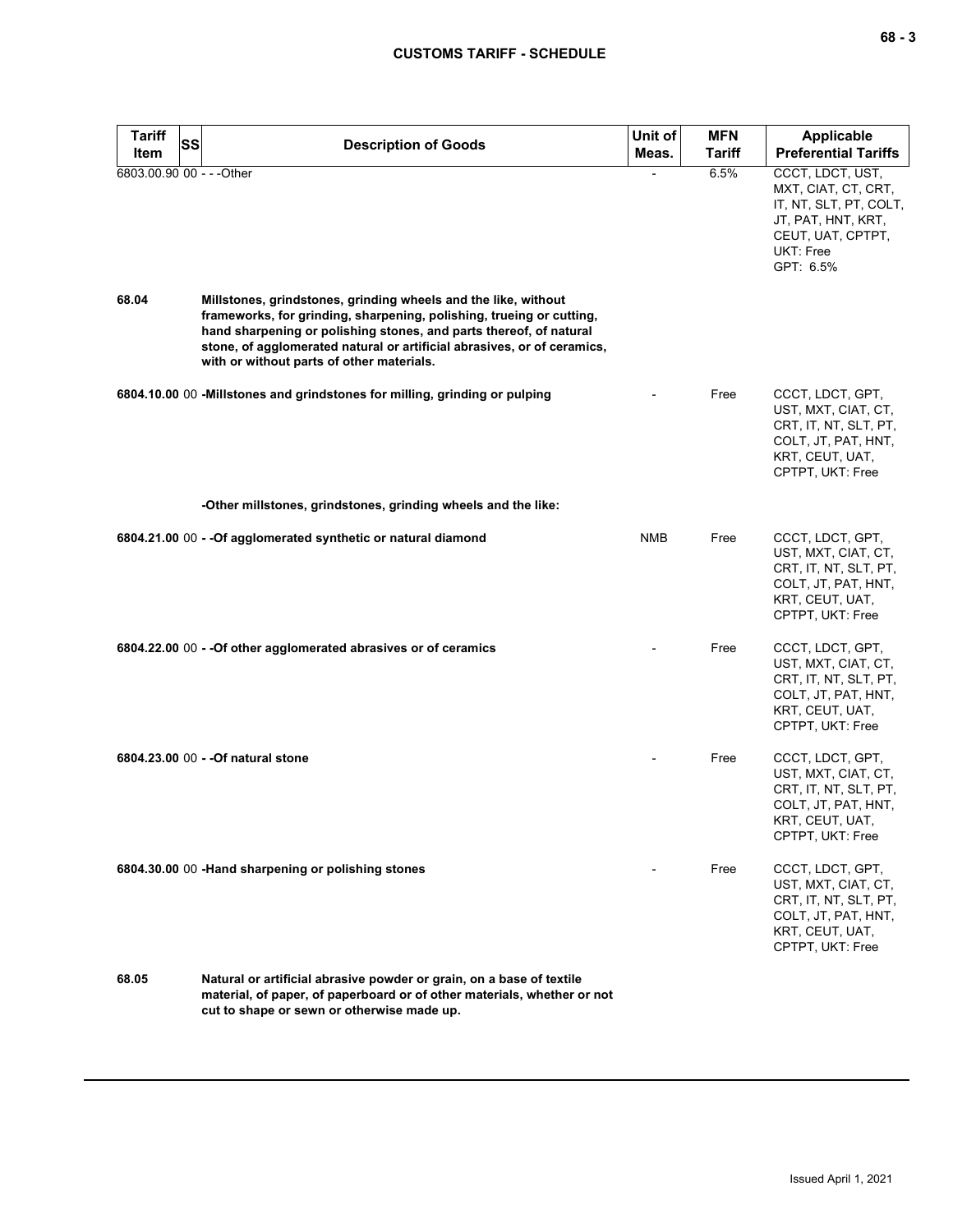| <b>Tariff</b> | SS | <b>Description of Goods</b>                                                                                                                                                                                                                                                                                            | Unit of<br>Meas.         | <b>MFN</b><br><b>Tariff</b> | Applicable<br><b>Preferential Tariffs</b>                                                                                      |
|---------------|----|------------------------------------------------------------------------------------------------------------------------------------------------------------------------------------------------------------------------------------------------------------------------------------------------------------------------|--------------------------|-----------------------------|--------------------------------------------------------------------------------------------------------------------------------|
| Item          |    | 6805.10.00 00 -On a base of woven textile fabric only                                                                                                                                                                                                                                                                  | <b>KGM</b>               | Free                        | CCCT, LDCT, GPT,                                                                                                               |
|               |    |                                                                                                                                                                                                                                                                                                                        |                          |                             | UST, MXT, CIAT, CT,<br>CRT, IT, NT, SLT, PT,<br>COLT, JT, PAT, HNT,<br>KRT, CEUT, UAT,<br>CPTPT, UKT: Free                     |
|               |    | 6805.20.00 00 -On a base of paper or paperboard only                                                                                                                                                                                                                                                                   | <b>KGM</b>               | Free                        | CCCT, LDCT, GPT,<br>UST, MXT, CIAT, CT,<br>CRT, IT, NT, SLT, PT,<br>COLT, JT, PAT, HNT,<br>KRT, CEUT, UAT,<br>CPTPT, UKT: Free |
|               |    | 6805.30.00 00 -On a base of other materials                                                                                                                                                                                                                                                                            | <b>KGM</b>               | Free                        | CCCT, LDCT, GPT,<br>UST, MXT, CIAT, CT,<br>CRT, IT, NT, SLT, PT,<br>COLT, JT, PAT, HNT,<br>KRT, CEUT, UAT,<br>CPTPT, UKT: Free |
| 68.06         |    | Slag wool, rock wool and similar mineral wools; exfoliated vermiculite,<br>expanded clays, foamed slag and similar expanded mineral materials;<br>mixtures and articles of heat-insulating, sound-insulating or sound-<br>absorbing mineral materials, other than those of heading 68.11 or 68.12<br>or of Chapter 69. |                          |                             |                                                                                                                                |
| 6806.10.00    |    | -Slag wool, rock wool and similar mineral wools, (including<br>intermixtures thereof), in bulk, sheets or rolls                                                                                                                                                                                                        |                          | Free                        | CCCT, LDCT, GPT,<br>UST, MXT, CIAT, CT,<br>CRT, IT, NT, SLT, PT,<br>COLT, JT, PAT, HNT,<br>KRT, CEUT, UAT,<br>CPTPT, UKT: Free |
|               |    |                                                                                                                                                                                                                                                                                                                        | <b>KGM</b><br><b>KGM</b> |                             |                                                                                                                                |
| 6806.20.00    |    | -Exfoliated vermiculite, expanded clays, foamed slag and similar<br>expanded mineral materials (including intermixtures thereof)                                                                                                                                                                                       |                          | Free                        | CCCT, LDCT, GPT,<br>UST, MXT, CIAT, CT,<br>CRT, IT, NT, SLT, PT,<br>COLT, JT, PAT, HNT,<br>KRT, CEUT, UAT,<br>CPTPT, UKT: Free |
|               |    |                                                                                                                                                                                                                                                                                                                        | <b>KGM</b><br><b>KGM</b> |                             |                                                                                                                                |
|               |    |                                                                                                                                                                                                                                                                                                                        |                          |                             |                                                                                                                                |
| 6806.90.00    |    | -Other                                                                                                                                                                                                                                                                                                                 |                          | Free                        | CCCT, LDCT, GPT,<br>UST, MXT, CIAT, CT,<br>CRT, IT, NT, SLT, PT,<br>COLT, JT, PAT, HNT,<br>KRT, CEUT, UAT,<br>CPTPT, UKT: Free |
|               |    |                                                                                                                                                                                                                                                                                                                        | <b>KGM</b><br><b>KGM</b> |                             |                                                                                                                                |
| 68.07         |    | Articles of asphalt or of similar material (for example, petroleum<br>bitumen or coal tar pitch).                                                                                                                                                                                                                      |                          |                             |                                                                                                                                |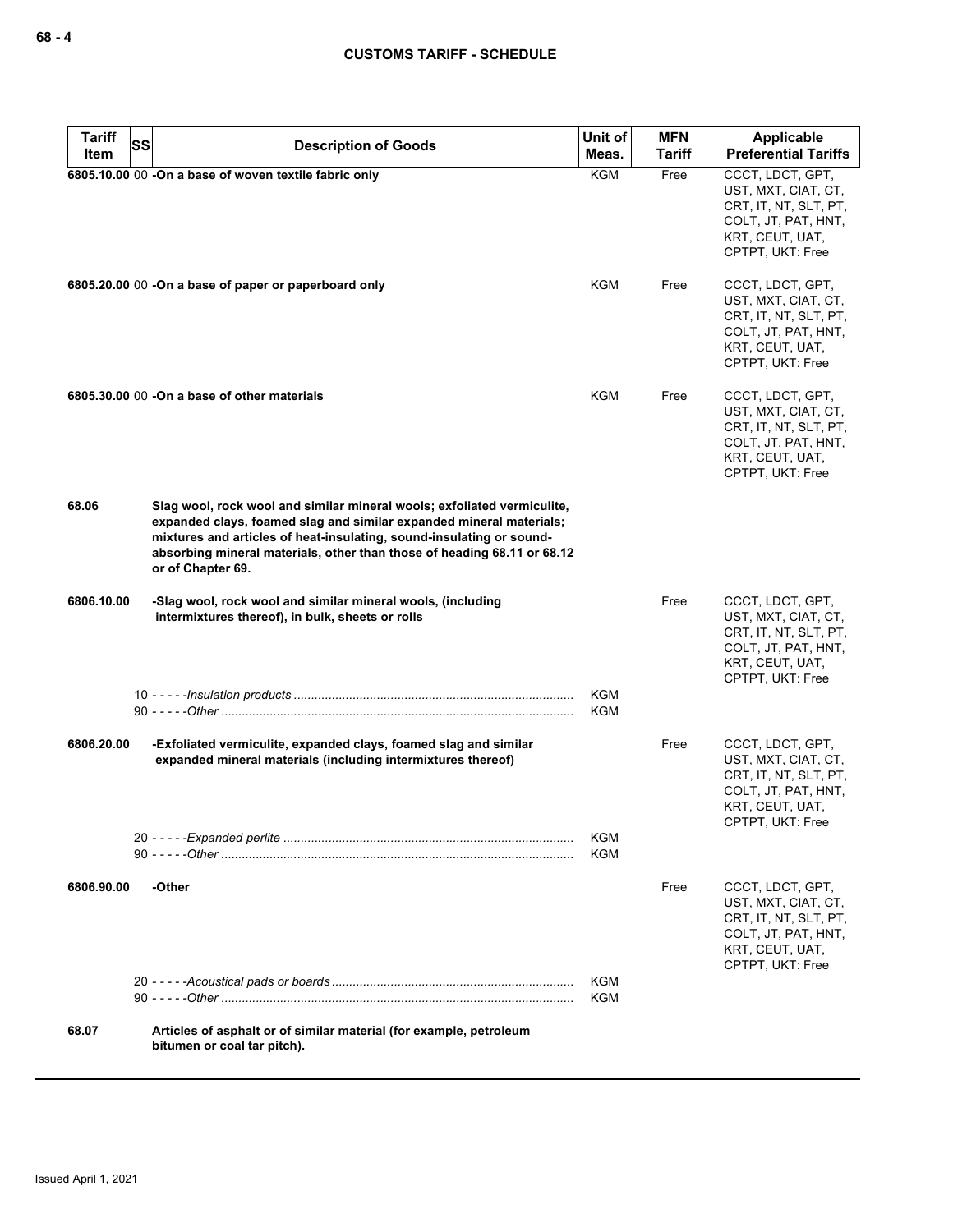| <b>Tariff</b><br>Item    | <b>SS</b> | <b>Description of Goods</b>                                                                                                                                                                                                        | Unit of<br>Meas.                | <b>MFN</b><br><b>Tariff</b> | <b>Applicable</b><br><b>Preferential Tariffs</b>                                                                                     |
|--------------------------|-----------|------------------------------------------------------------------------------------------------------------------------------------------------------------------------------------------------------------------------------------|---------------------------------|-----------------------------|--------------------------------------------------------------------------------------------------------------------------------------|
| 6807.10.00 00 - In rolls |           |                                                                                                                                                                                                                                    | <b>KGM</b>                      | 6.5%                        | CCCT, LDCT, GPT,<br>UST, MXT, CIAT, CT,<br>CRT, IT, NT, SLT, PT,<br>COLT, JT, PAT, HNT,<br>KRT, CEUT, UAT,<br>CPTPT, UKT: Free       |
| 6807.90.00               |           | -Other                                                                                                                                                                                                                             | <b>KGM</b>                      | 2.5%                        | CCCT, LDCT, GPT,<br>UST, MXT, CIAT, CT,<br>CRT, IT, NT, SLT, PT,<br>COLT, JT, PAT, HNT,<br>KRT, CEUT, UAT,<br>CPTPT, UKT: Free       |
|                          |           |                                                                                                                                                                                                                                    | KGM                             |                             |                                                                                                                                      |
|                          |           | 6808.00.00 00 Panels, boards, tiles, blocks and similar articles of vegetable fibre, of<br>straw or of shavings, chips, particles, sawdust or other waste, of wood,<br>agglomerated with cement, plaster or other mineral binders. | <b>MTK</b>                      | 4%                          | CCCT, LDCT, GPT,<br>UST, MXT, CIAT, CT,<br>CRT, IT, NT, SLT, PT,<br>COLT, JT, PAT, HNT,<br>KRT, CEUT, UAT,<br>CPTPT, UKT: Free       |
| 68.09                    |           | Articles of plaster or of compositions based on plaster.                                                                                                                                                                           |                                 |                             |                                                                                                                                      |
|                          |           | -Boards, sheets, panels, tiles and similar articles, not ornamented:                                                                                                                                                               |                                 |                             |                                                                                                                                      |
| 6809.11.00               |           | - - Faced or reinforced with paper or paperboard only                                                                                                                                                                              |                                 | 6%                          | CCCT, LDCT, GPT,<br>UST, MXT, CIAT, CT,<br>CRT, IT, NT, SLT, PT,<br>COLT, JT, PAT, HNT,<br>KRT, CEUT, UAT,<br>CPTPT, UKT: Free       |
|                          |           | -----Gypsum wallboard:                                                                                                                                                                                                             |                                 |                             |                                                                                                                                      |
|                          |           |                                                                                                                                                                                                                                    | <b>MTK</b><br>MTK<br><b>MTK</b> |                             |                                                                                                                                      |
| 6809.19.00               |           | - -Other                                                                                                                                                                                                                           |                                 | 6.5%                        | CCCT, LDCT, UST,<br>MXT, CIAT, CT, CRT,<br>IT, NT, SLT, PT, COLT,<br>JT, PAT, HNT, KRT,<br>CEUT, UAT, CPTPT,<br>UKT: Free<br>GPT: 3% |
|                          |           |                                                                                                                                                                                                                                    | MTK                             |                             |                                                                                                                                      |
| 6809.90                  |           | -Other articles                                                                                                                                                                                                                    |                                 |                             |                                                                                                                                      |
|                          |           | 6809.90.10 00 - - - Models and casts, of a kind used in the manufacture of dental prostheses                                                                                                                                       |                                 | Free                        | CCCT, LDCT, GPT,<br>UST, MXT, CIAT, CT,<br>CRT, IT, NT, SLT, PT,<br>COLT, JT, PAT, HNT,<br>KRT, CEUT, UAT,<br>CPTPT, UKT: Free       |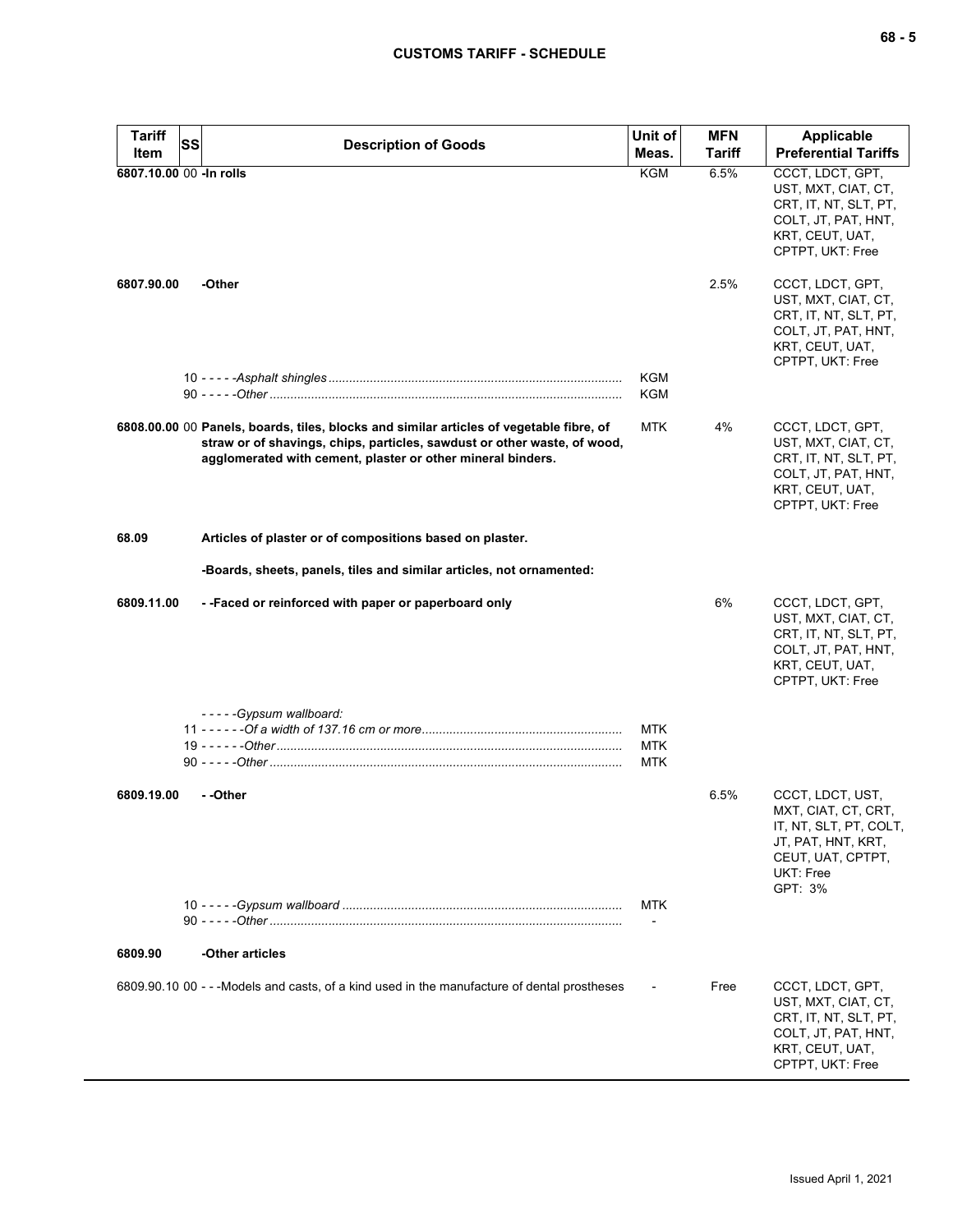| <b>Tariff</b><br><b>SS</b><br>Item | <b>Description of Goods</b>                                                             | Unit of<br>Meas. | <b>MFN</b><br><b>Tariff</b> | Applicable<br><b>Preferential Tariffs</b>                                                                                            |
|------------------------------------|-----------------------------------------------------------------------------------------|------------------|-----------------------------|--------------------------------------------------------------------------------------------------------------------------------------|
| 6809.90.90 00 - - - Other          |                                                                                         |                  | 6.5%                        | CCCT, LDCT, UST,<br>MXT, CIAT, CT, CRT,<br>IT, NT, SLT, PT, COLT,<br>JT, PAT, HNT, KRT,<br>CEUT, UAT, CPTPT,<br>UKT: Free<br>GPT: 3% |
| 68.10                              | Articles of cement, of concrete or of artificial stone, whether or not<br>reinforced.   |                  |                             |                                                                                                                                      |
|                                    | -Tiles, flagstones, bricks and similar articles:                                        |                  |                             |                                                                                                                                      |
|                                    | 6810.11.00 00 - - Building blocks and bricks                                            |                  | 3%                          | CCCT, LDCT, GPT,<br>UST, MXT, CIAT, CT,<br>CRT, IT, NT, SLT, PT,<br>COLT, JT, PAT, HNT,<br>KRT, CEUT, UAT,<br>CPTPT, UKT: Free       |
| 6810.19.00 00 - - Other            |                                                                                         |                  | 5%                          | CCCT, LDCT, GPT,<br>UST, MXT, CIAT, CT,<br>CRT, IT, NT, SLT, PT,<br>COLT, JT, PAT, HNT,<br>KRT, CEUT, UAT,<br>CPTPT, UKT: Free       |
|                                    | -Other articles:                                                                        |                  |                             |                                                                                                                                      |
|                                    | 6810.91.00 00 - - Prefabricated structural components for building or civil engineering |                  | 5%                          | CCCT, LDCT, GPT,<br>UST, MXT, CIAT, CT,<br>CRT, IT, NT, SLT, PT,<br>COLT, JT, PAT, HNT,<br>KRT, CEUT, UAT,<br>CPTPT, UKT: Free       |
| 6810.99.00 00 - - Other            |                                                                                         |                  | 5%                          | CCCT, LDCT, GPT,<br>UST, MXT, CIAT, CT,<br>CRT, IT, NT, SLT, PT,<br>COLT, JT, PAT, HNT,<br>KRT, CEUT, UAT,<br>CPTPT, UKT: Free       |
| 68.11                              | Articles of asbestos-cement, of cellulose fibre-cement or the like.                     |                  |                             |                                                                                                                                      |
|                                    | 6811.40.00 00 - Containing asbestos                                                     | <b>KGM</b>       | 5%                          | CCCT, LDCT, GPT,<br>UST, MXT, CIAT, CT,<br>CRT, IT, NT, SLT, PT,<br>COLT, JT, PAT, HNT,<br>KRT, CEUT, UAT,<br>CPTPT, UKT: Free       |

**-Not containing asbestos:**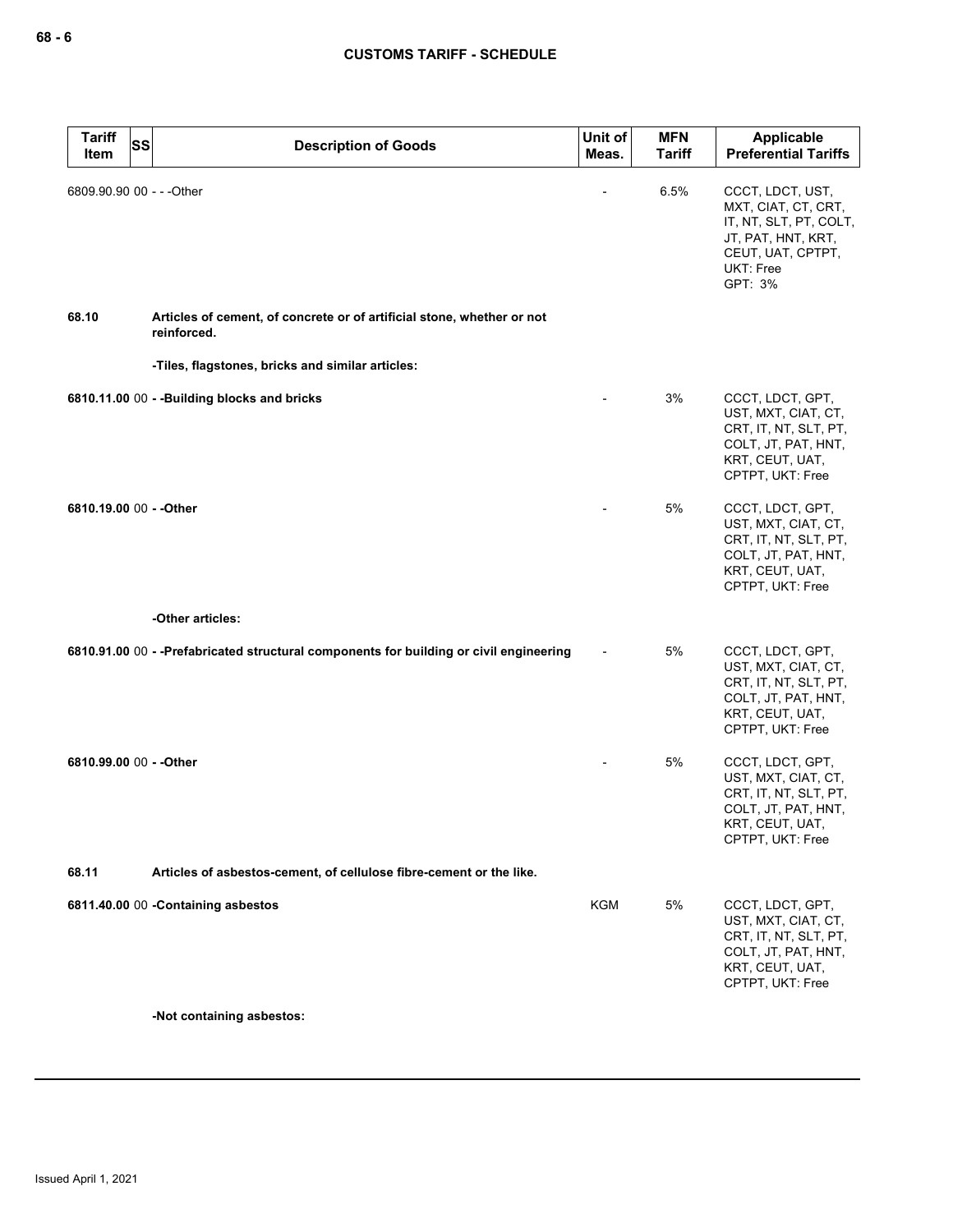| <b>Tariff</b> | <b>SS</b> | <b>Description of Goods</b>                                                                                                                                                                                                                                                                                                | Unit of      | <b>MFN</b>   | Applicable                                                                                                                                                    |
|---------------|-----------|----------------------------------------------------------------------------------------------------------------------------------------------------------------------------------------------------------------------------------------------------------------------------------------------------------------------------|--------------|--------------|---------------------------------------------------------------------------------------------------------------------------------------------------------------|
| Item          |           | 6811.81.00 00 - - Corrugated sheets                                                                                                                                                                                                                                                                                        | Meas.<br>KGM | Tariff<br>5% | <b>Preferential Tariffs</b><br>CCCT, LDCT, GPT,<br>UST, MXT, CIAT, CT,<br>CRT, IT, NT, SLT, PT,<br>COLT, JT, PAT, HNT,<br>KRT, CEUT, UAT,<br>CPTPT, UKT: Free |
|               |           | 6811.82.00 00 - - Other sheets, panels, tiles and similar articles                                                                                                                                                                                                                                                         | KGM          | 5%           | CCCT, LDCT, GPT,<br>UST, MXT, CIAT, CT,<br>CRT, IT, NT, SLT, PT,<br>COLT, JT, PAT, HNT,<br>KRT, CEUT, UAT,<br>CPTPT, UKT: Free                                |
|               |           | 6811.89.00 00 - - Other articles                                                                                                                                                                                                                                                                                           | KGM          | 5%           | CCCT, LDCT, GPT,<br>UST, MXT, CIAT, CT,<br>CRT, IT, NT, SLT, PT,<br>COLT, JT, PAT, HNT,<br>KRT, CEUT, UAT,<br>CPTPT, UKT: Free                                |
| 68.12         |           | Fabricated asbestos fibres; mixtures with a basis of asbestos or with a<br>basis of asbestos and magnesium carbonate; articles of such mixtures<br>or of asbestos (for example, thread, woven fabric, clothing, headgear,<br>footwear, gaskets), whether or not reinforced, other than goods of<br>heading 68.11 or 68.13. |              |              |                                                                                                                                                               |
|               |           | 6812.80.00 00 -Of crocidolite                                                                                                                                                                                                                                                                                              |              | Free         | CCCT, LDCT, GPT,<br>UST, MXT, CIAT, CT,<br>CRT, IT, NT, SLT, PT,<br>COLT, JT, PAT, HNT,<br>KRT, CEUT, UAT,<br>CPTPT, UKT: Free                                |
|               |           | -Other:                                                                                                                                                                                                                                                                                                                    |              |              |                                                                                                                                                               |
|               |           | 6812.91.00 00 - -Clothing, clothing accessories, footwear and headgear                                                                                                                                                                                                                                                     | KGM          | 15.5%        | CCCT, LDCT, UST,<br>MXT, CIAT, CT, CRT,<br>IT, NT, SLT, PT, COLT,<br>JT, PAT, HNT, KRT,<br>CEUT, UAT, CPTPT,<br>UKT: Free                                     |
|               |           | 6812.92.00 00 - - Paper, millboard and felt                                                                                                                                                                                                                                                                                |              | Free         | CCCT, LDCT, GPT,<br>UST, MXT, CIAT, CT,<br>CRT, IT, NT, SLT, PT,<br>COLT, JT, PAT, HNT,<br>KRT, CEUT, UAT,<br>CPTPT, UKT: Free                                |
|               |           | 6812.93.00 00 - -Compressed asbestos fibre jointing, in sheets or rolls                                                                                                                                                                                                                                                    | KGM          | Free         | CCCT, LDCT, GPT,<br>UST, MXT, CIAT, CT,<br>CRT, IT, NT, SLT, PT,<br>COLT, JT, PAT, HNT,<br>KRT, CEUT, UAT,<br>CPTPT, UKT: Free                                |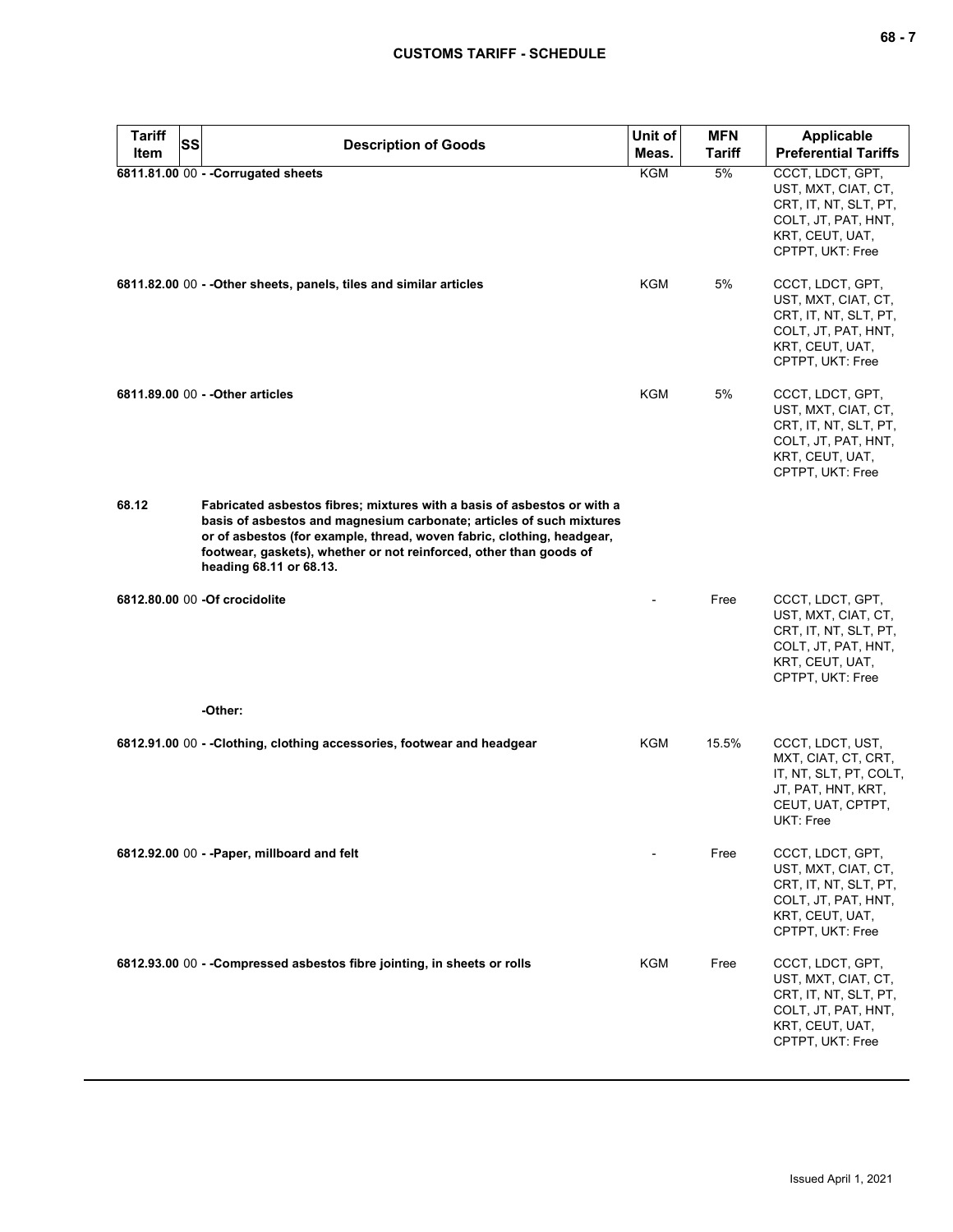| <b>Tariff</b><br>SS<br>Item | <b>Description of Goods</b>                                                                                                                                                                                                                                                                              | Unit of<br>Meas. | <b>MFN</b><br><b>Tariff</b> | Applicable<br><b>Preferential Tariffs</b>                                                                                                |
|-----------------------------|----------------------------------------------------------------------------------------------------------------------------------------------------------------------------------------------------------------------------------------------------------------------------------------------------------|------------------|-----------------------------|------------------------------------------------------------------------------------------------------------------------------------------|
| 6812.99.00 00 - - Other     |                                                                                                                                                                                                                                                                                                          |                  | Free                        | CCCT, LDCT, GPT,<br>UST, MXT, CIAT, CT,<br>CRT, IT, NT, SLT, PT,<br>COLT, JT, PAT, HNT,<br>KRT, CEUT, UAT,<br>CPTPT, UKT: Free           |
| 68.13                       | Friction material and articles thereof (for example, sheets, rolls, strips,<br>segments, discs, washers, pads), not mounted, for brakes, for clutches<br>or the like, with a basis of asbestos, of other mineral substances or of<br>cellulose, whether or not combined with textile or other materials. |                  |                             |                                                                                                                                          |
| 6813.20                     | -Containing asbestos                                                                                                                                                                                                                                                                                     |                  |                             |                                                                                                                                          |
|                             | ---Brake linings and pads:                                                                                                                                                                                                                                                                               |                  |                             |                                                                                                                                          |
|                             | 6813.20.11 00 - - - - For motor vehicles of heading 87.02, 87.03, 87.04 or 87.05                                                                                                                                                                                                                         |                  | 7%                          | AUT, NZT, CCCT, LDCT,<br>GPT, UST, MXT, CIAT,<br>CT, CRT, IT, NT, SLT,<br>PT, COLT, JT, PAT,<br>HNT, KRT, CEUT, UAT,<br>CPTPT, UKT: Free |
| 6813.20.19 00 - - - - Other |                                                                                                                                                                                                                                                                                                          |                  | 5%                          | CCCT, LDCT, UST,<br>MXT, CIAT, CT, CRT,<br>IT, NT, SLT, PT, COLT,<br>JT, PAT, HNT, KRT,<br>CEUT, UAT, CPTPT,<br>UKT: Free<br>GPT: 5%     |
| 6813.20.90 00 - - - Other   |                                                                                                                                                                                                                                                                                                          |                  | Free                        | CCCT, LDCT, GPT,<br>UST, MXT, CIAT, CT,<br>CRT, IT, NT, SLT, PT,<br>COLT, JT, PAT, HNT,<br>KRT, CEUT, UAT,<br>CPTPT, UKT: Free           |
|                             | -Not containing asbestos:                                                                                                                                                                                                                                                                                |                  |                             |                                                                                                                                          |
| 6813.81                     | --Brake linings and pads                                                                                                                                                                                                                                                                                 |                  |                             |                                                                                                                                          |
|                             | 6813.81.10 00 - - - For motor vehicles of heading 87.02, 87.03, 87.04 or 87.05                                                                                                                                                                                                                           |                  | 7%                          | AUT, NZT, CCCT, LDCT,<br>GPT, UST, MXT, CIAT,<br>CT, CRT, IT, NT, SLT,<br>PT, COLT, JT, PAT,<br>HNT, KRT, CEUT, UAT,<br>CPTPT, UKT: Free |
| 6813.81.90 00 - - - Other   |                                                                                                                                                                                                                                                                                                          |                  | 5%                          | CCCT, LDCT, UST,<br>MXT, CIAT, CT, CRT,<br>IT, NT, SLT, PT, COLT,<br>JT, PAT, HNT, KRT,<br>CEUT, UAT, CPTPT,<br>UKT: Free<br>GPT: 5%     |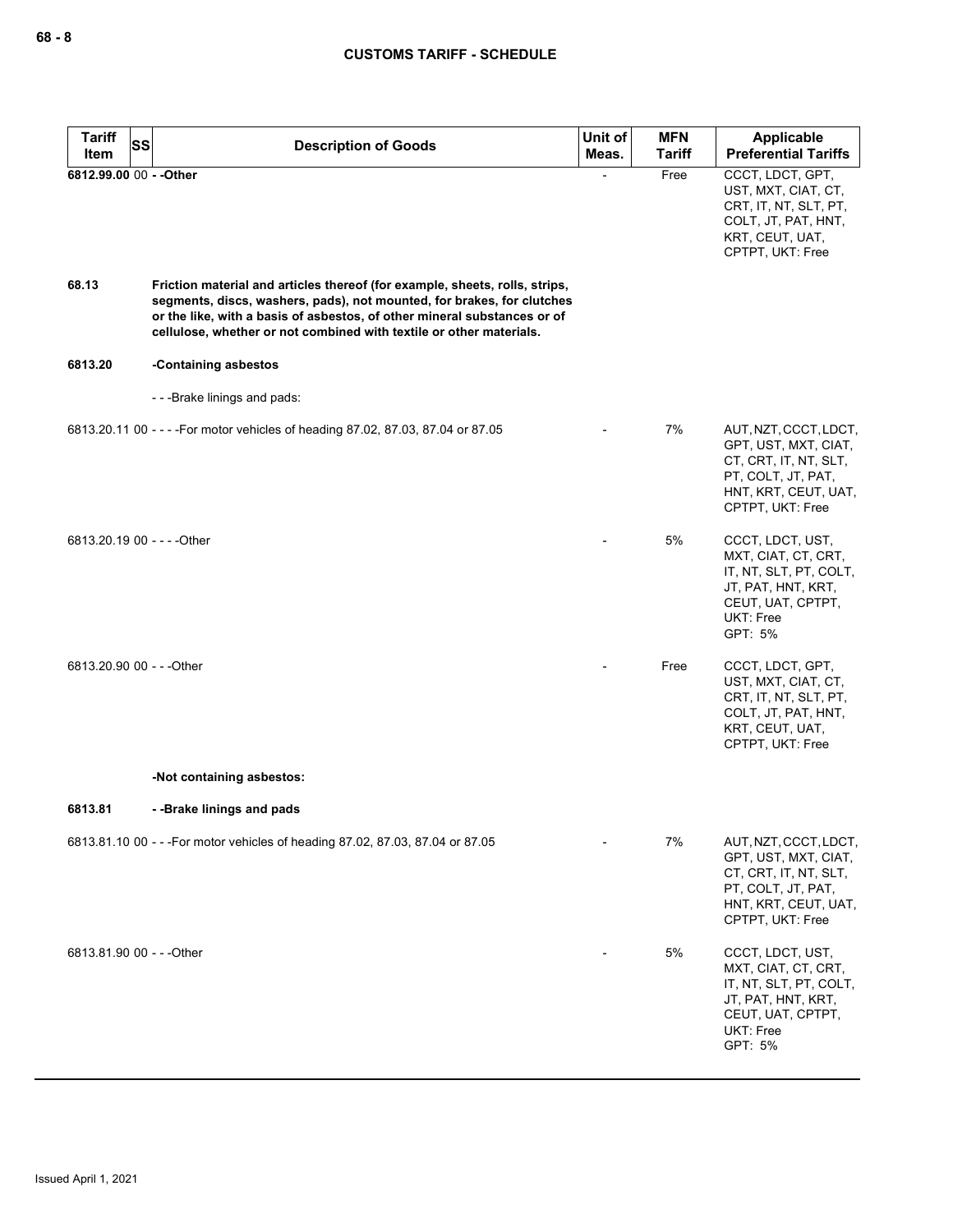| <b>Tariff</b><br><b>SS</b> | <b>Description of Goods</b>                                                                                                                                            | Unit of | <b>MFN</b>    | Applicable                                                                                                                     |
|----------------------------|------------------------------------------------------------------------------------------------------------------------------------------------------------------------|---------|---------------|--------------------------------------------------------------------------------------------------------------------------------|
| Item                       |                                                                                                                                                                        | Meas.   | <b>Tariff</b> | <b>Preferential Tariffs</b>                                                                                                    |
| 6813.89.00 00 - - Other    |                                                                                                                                                                        |         | Free          | CCCT, LDCT, GPT,<br>UST, MXT, CIAT, CT,<br>CRT, IT, NT, SLT, PT,<br>COLT, JT, PAT, HNT,<br>KRT, CEUT, UAT,<br>CPTPT, UKT: Free |
| 68.14                      | Worked mica and articles of mica, including agglomerated or<br>reconstituted mica, whether or not on a support of paper, paperboard or<br>other materials.             |         |               |                                                                                                                                |
|                            | 6814.10.00 00 -Plates, sheets and strips of agglomerated or reconstituted mica,<br>whether or not on a support                                                         | KGM     | Free          | CCCT, LDCT, GPT,<br>UST, MXT, CIAT, CT,<br>CRT, IT, NT, SLT, PT,<br>COLT, JT, PAT, HNT,<br>KRT, CEUT, UAT,<br>CPTPT, UKT: Free |
| 6814.90.00 00 -Other       |                                                                                                                                                                        | KGM     | Free          | CCCT, LDCT, GPT,<br>UST, MXT, CIAT, CT,<br>CRT, IT, NT, SLT, PT,<br>COLT, JT, PAT, HNT,<br>KRT, CEUT, UAT,<br>CPTPT, UKT: Free |
| 68.15                      | Articles of stone or of other mineral substances (including carbon<br>fibres, articles of carbon fibres and articles of peat), not elsewhere<br>specified or included. |         |               |                                                                                                                                |
|                            | 6815.10.00 00 -Non-electrical articles of graphite or other carbon                                                                                                     |         | Free          | CCCT, LDCT, GPT,<br>UST, MXT, CIAT, CT,<br>CRT, IT, NT, SLT, PT,<br>COLT, JT, PAT, HNT,<br>KRT, CEUT, UAT,<br>CPTPT, UKT: Free |
|                            | 6815.20.00 00 - Articles of peat                                                                                                                                       |         | 4.5%          | CCCT, LDCT, GPT,<br>UST, MXT, CIAT, CT,<br>CRT, IT, NT, SLT, PT,<br>COLT, JT, PAT, HNT,<br>KRT, CEUT, UAT,<br>CPTPT, UKT: Free |
|                            | -Other articles:                                                                                                                                                       |         |               |                                                                                                                                |
|                            | 6815.91.00 00 - - Containing magnesite, dolomite or chromite                                                                                                           |         | Free          | CCCT, LDCT, GPT,<br>UST, MXT, CIAT, CT,<br>CRT, IT, NT, SLT, PT,<br>COLT, JT, PAT, HNT,<br>KRT, CEUT, UAT,<br>CPTPT, UKT: Free |
| 6815.99                    | --Other                                                                                                                                                                |         |               |                                                                                                                                |